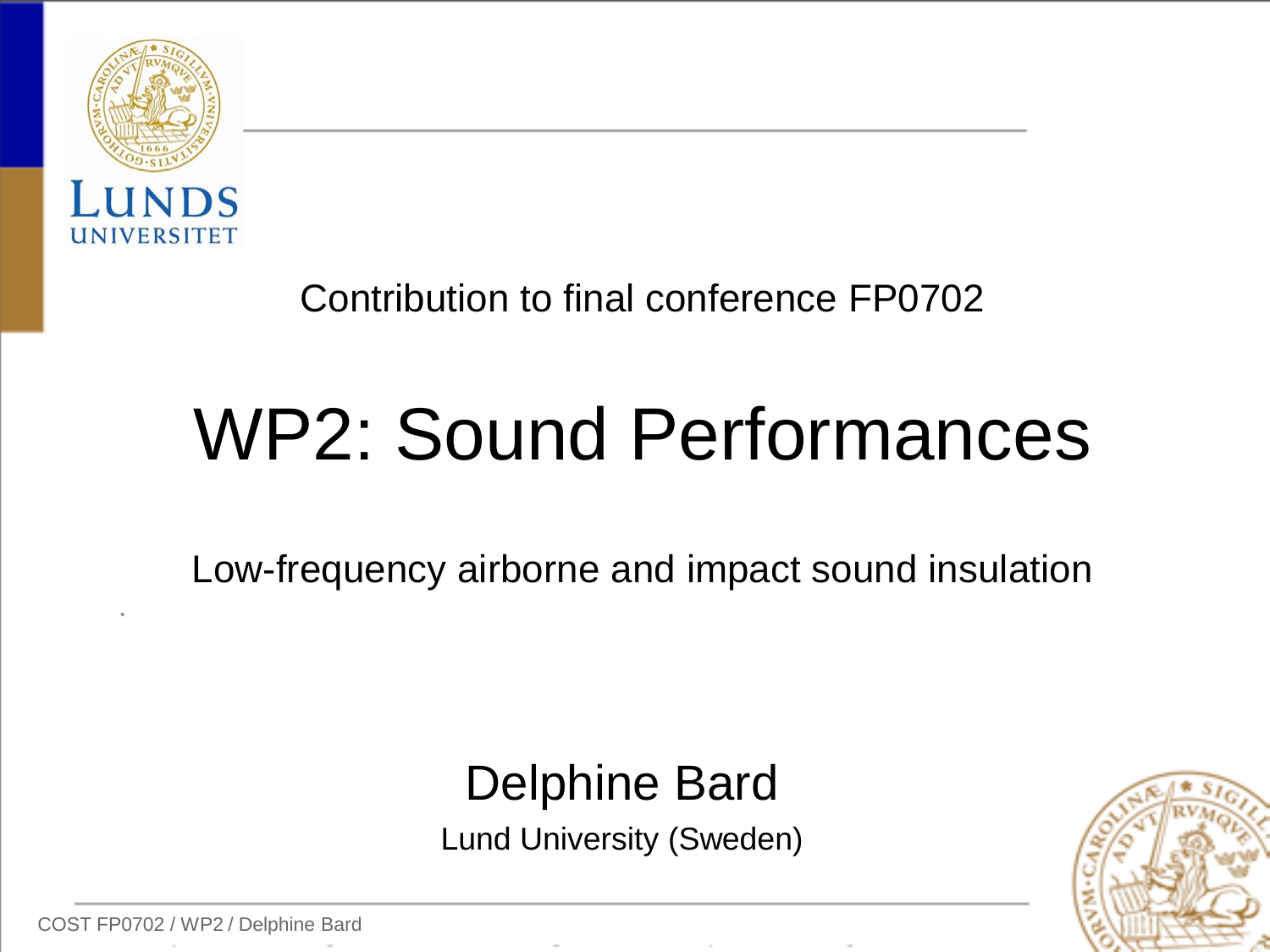### Content of the e-Book

- Improved procedure for measuring sound insulation between rooms: *Chapter 1*
- Proposal to use sound intensity for measuring direct impact sound: *Chapter 2*
- Methods for estimating radiation efficiency of building elements and vibration level difference of junctions: *Chapter 3*

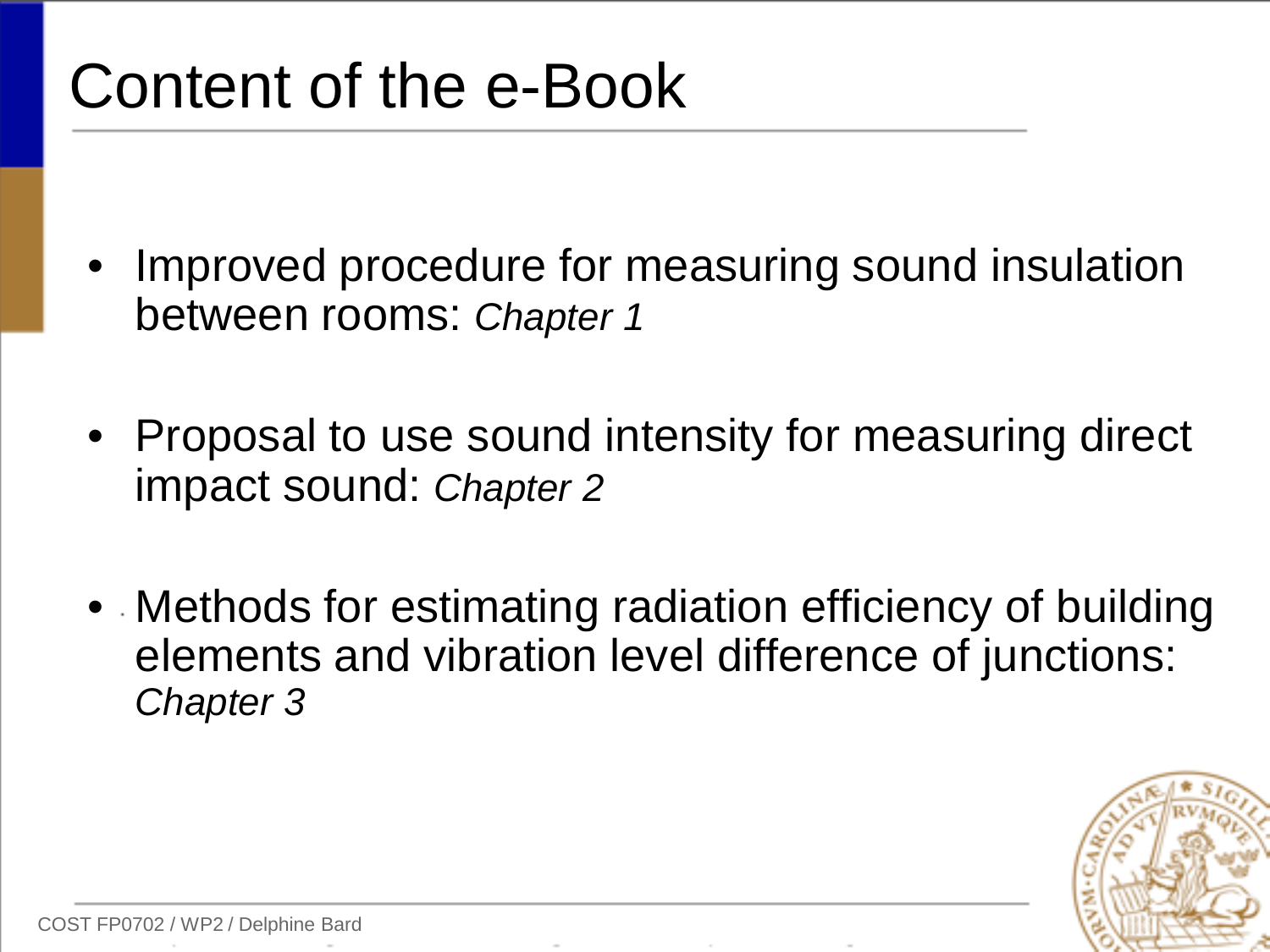## Introduction

- Sound performances are important in lightweight buildings:
	- Poor sound insulation in the low-frequency range (20-200 Hz)
	- High-demand acoustic quality is hard to achieve

- Existing measurement methods (ISO 140)
	- Poor repeatability
	- Bad reproducibility
	- Relevance to room occupants

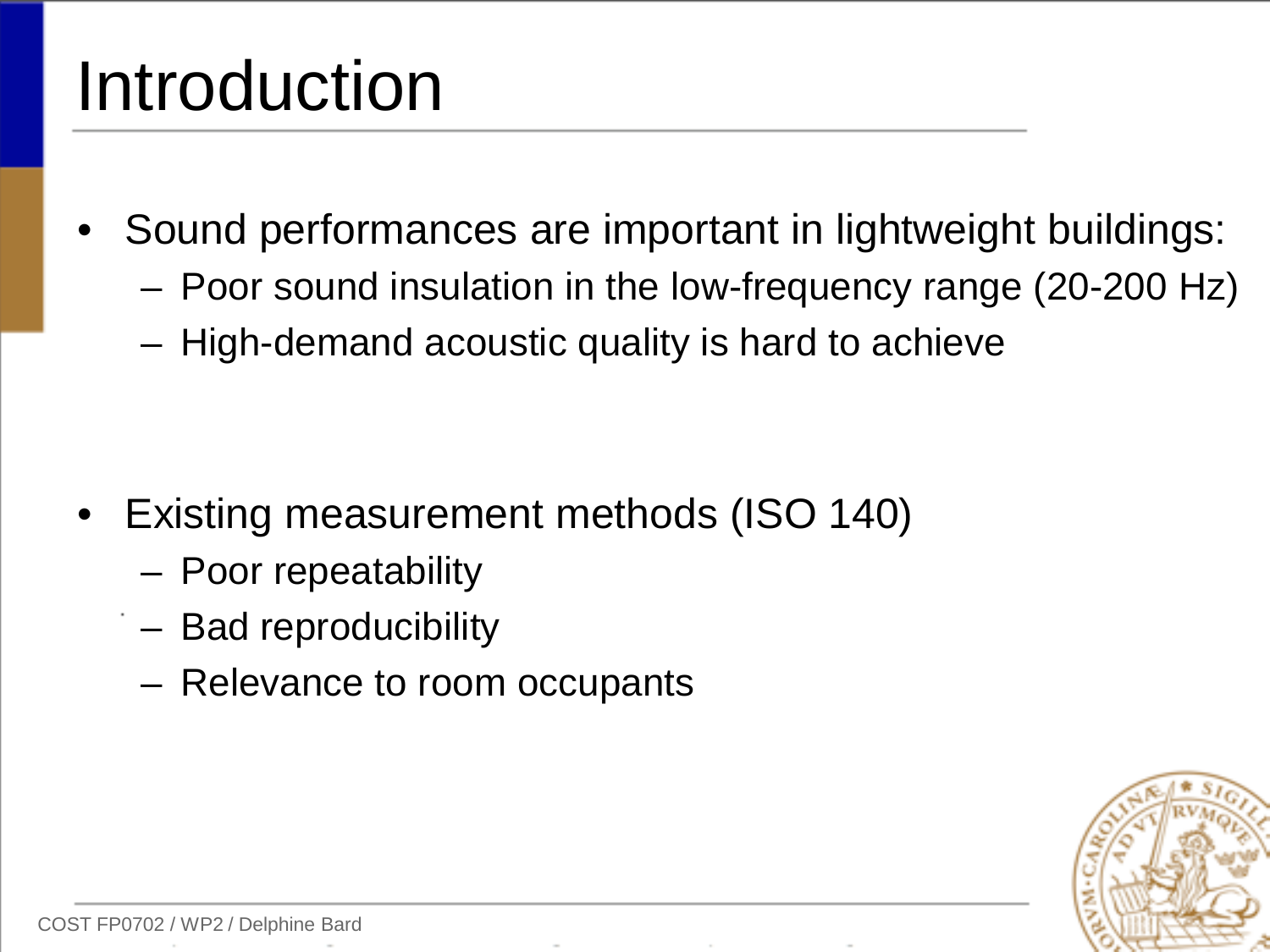#### Improved method for Sound Insulation (I)

- ISO 140:
	- Diffuse field in rooms
	- In practice; many rooms  $V<$ 25 m<sup>3</sup>
		- Non-existent diffuse field at low frequencies
		- Sampling of sound pressure level in central zone
- Measurements following latter norm:
	- Less reliable
	- Less relevant to building occupants
- COST FP0702
	- Revise ISO 140 (parts 4/5/7/14); Korea 2009
	- Draft (spring 2012): ISO/DIS 16283-1

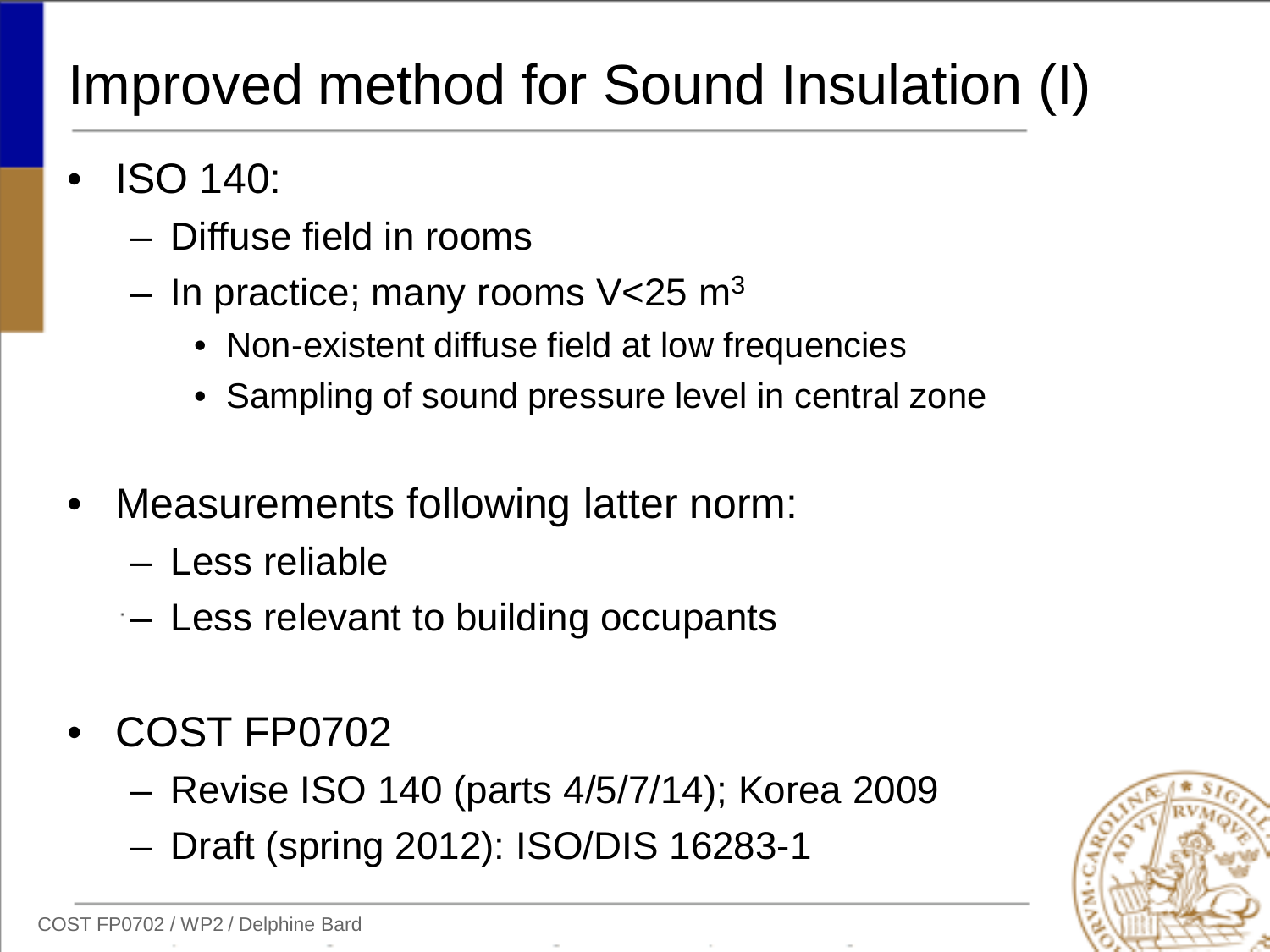### Improved method for Sound Insulation (II)

- Two proposed measurement procedures  $(L_{p})$ :
	- 1) Default method: (for all frequencies):
		- Energy-average sound pressure level:
			- fixed microphone or a manually-held microphone
			- an array of fixed microphones
			- mechanized continuously-moving microphone
			- manually-scanned microphone
		- Measurements taken in the central zone of a room at positions away from the room boundaries

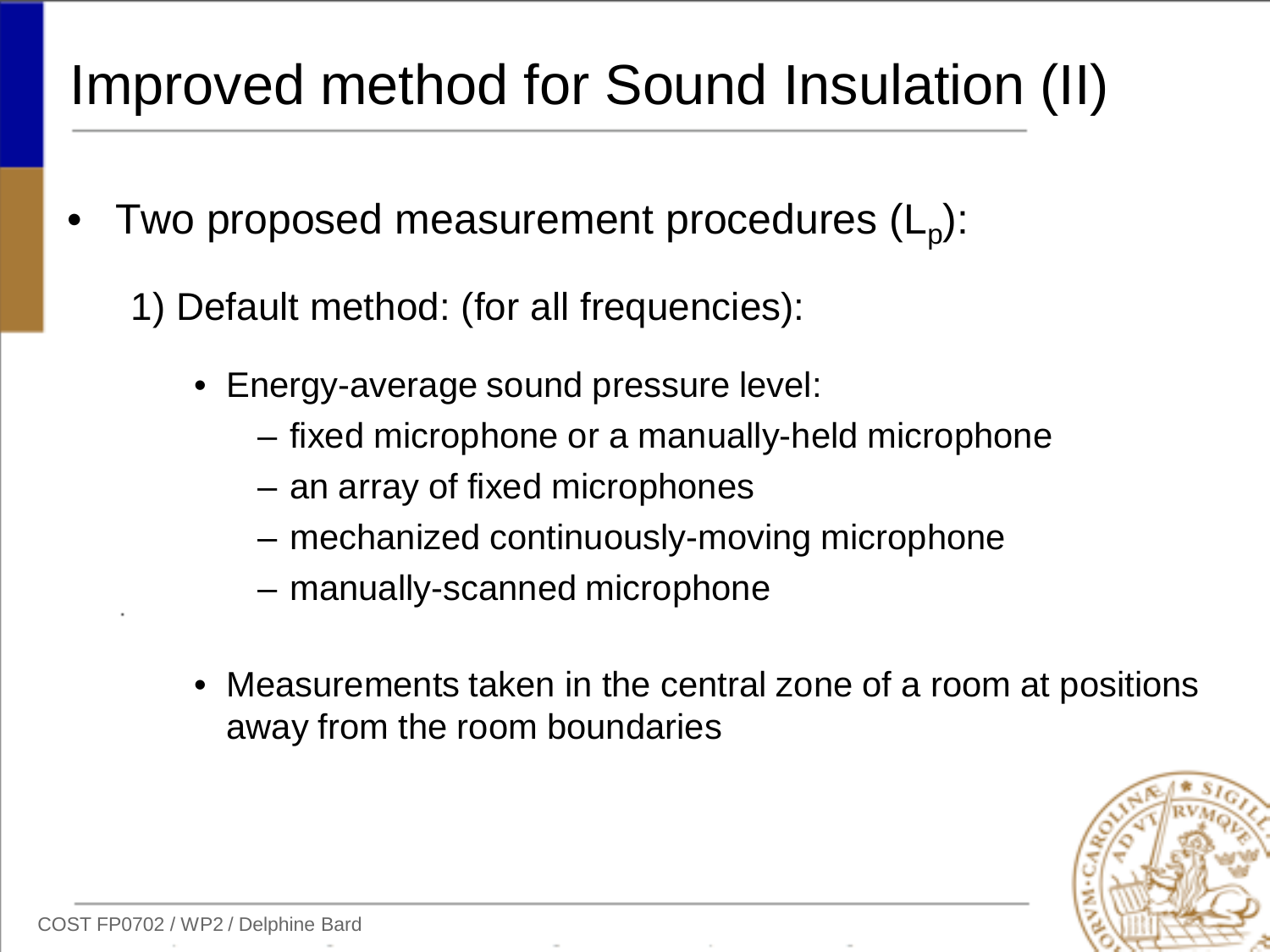#### Improved method for Sound Insulation (III)

- Two proposed measurement procedures:
	- 2) Low-frequency method:
		- 50, 63, 80 Hz one-third octave bands in the source and/or receiving room when its volume is smaller than  $25 \text{ m}^3$
		- In addition to the "default method"
		- Additional measurements of the sound pressure level in the corners of the source and/or receiving room
			- Using either a fixed microphone or a manually-held microphone
		- Low-frequency energy-average sound pressure (combining measurements from both procedures)

$$
L_{\text{LF}} = 101 \text{g} \left[ \frac{10^{0,1L} \text{Comer } + (2 \cdot 10^{0,1L})}{3} \right]
$$

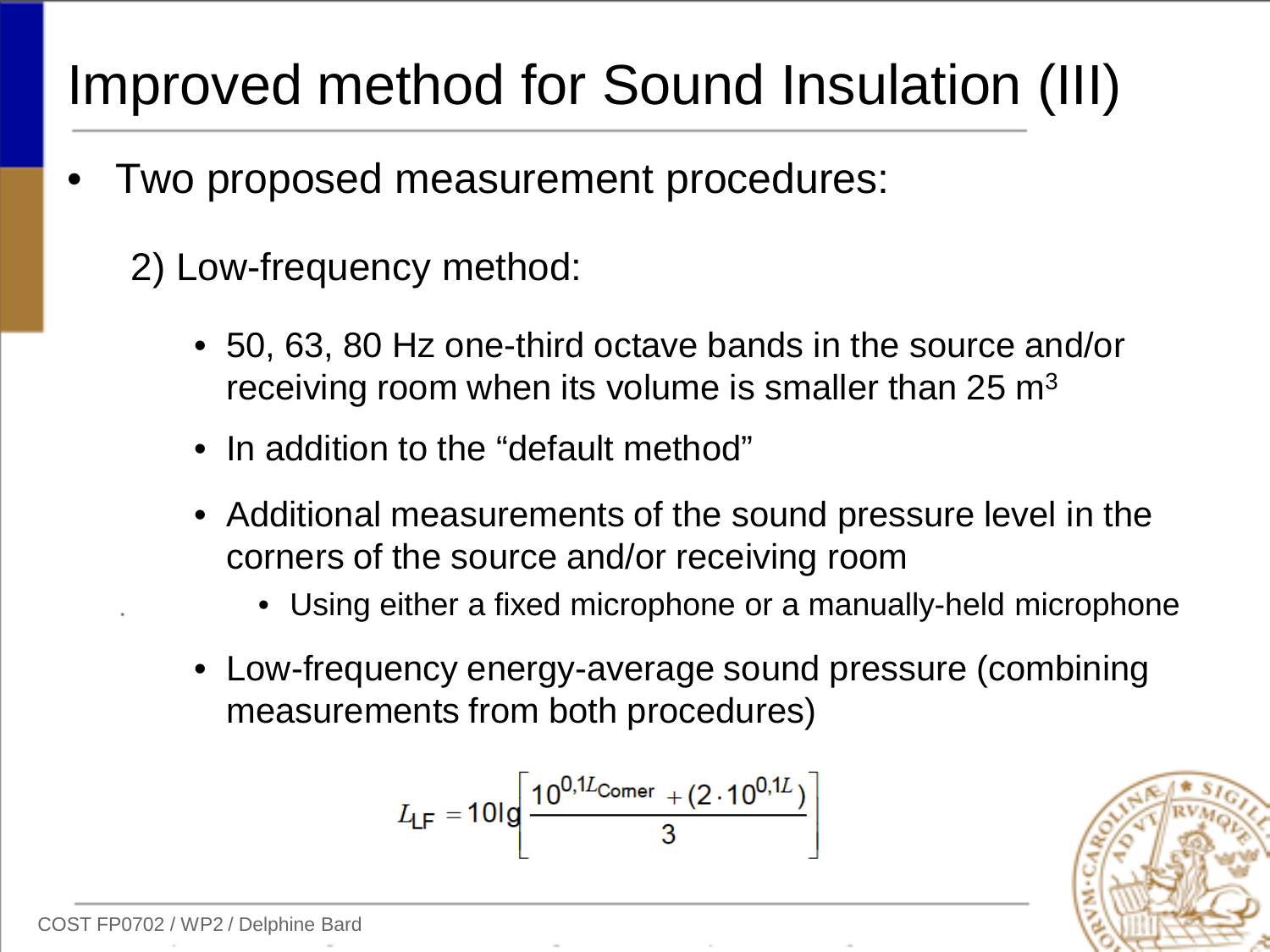### Improved method for Sound Insulation (IV)



 $(a)$ 

 $(b)$ 

Figure 2. (a) default procedure in the central zone of a room (b) low-frequency procedure using corner measurements. NB Grey shaded areas highlight the 50, 63 and 80 Hz onethird octave bands.

Improved repeatability *[C. Hopkins and P. Turner]*

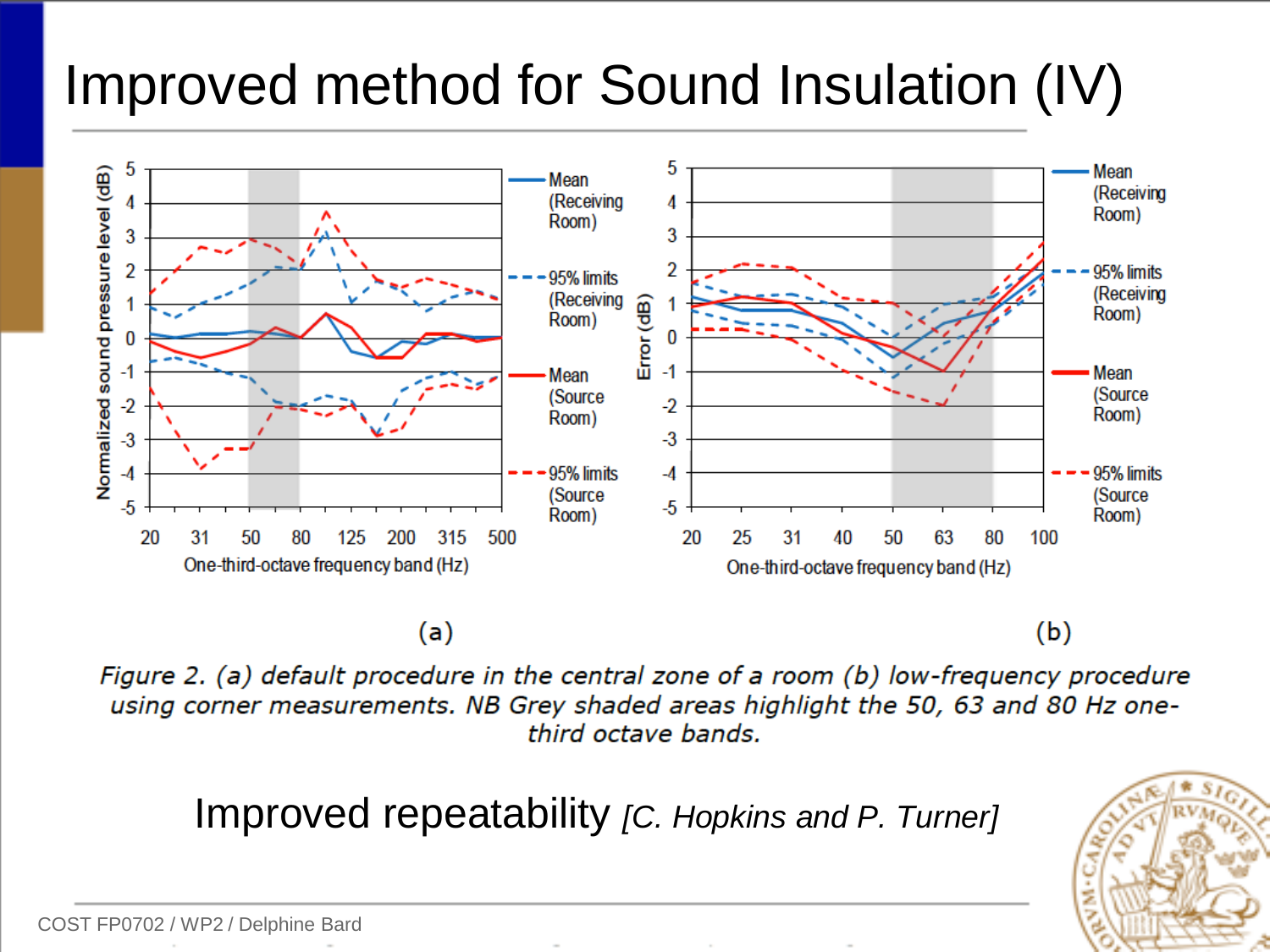### Improved method for Sound Insulation (V)

- Reverberation time:
	- The decay of the RT curve in rooms (using gypsum or timber board) can be sufficiently short that may be affected by the decay time of the one-third octave band filters in the analyser (in the 50 Hz, 63 Hz and 80 Hz bands)
	- Possible solution: use of a 63 Hz octave band filter due to its wider bandwidth which allows the measurement of shorter reverberation times

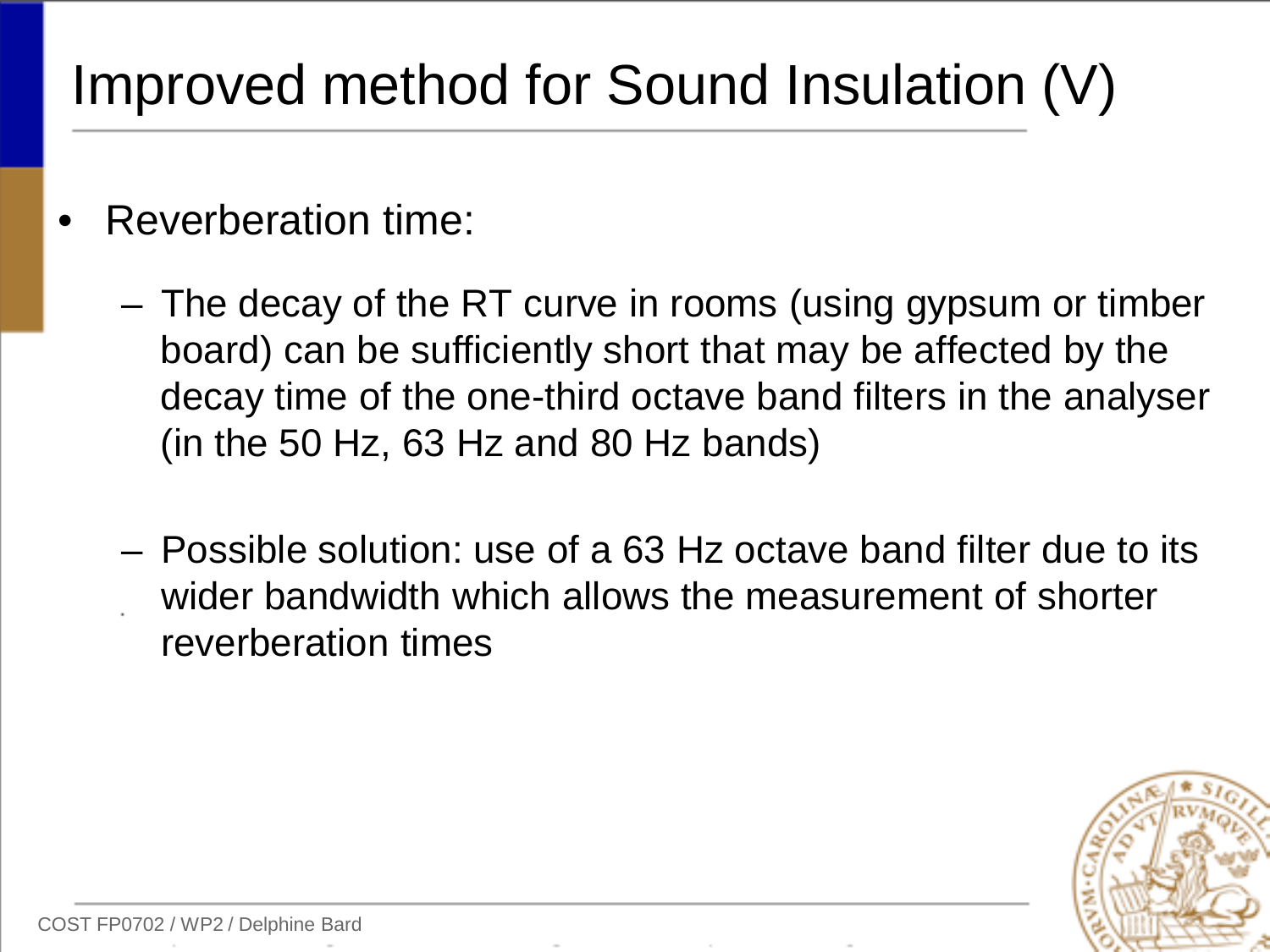### Improved method for Sound Insulation (VI)

- Reverberation time (cont):
	- Solution proposed in ISO/DIS 16283-1
		- Default procedure (receiving room for all reverberation times)
		- Low-frequency procedure  $(V_{receiving}$ <25m<sup>3</sup>)
			- RT measured in the 63 Hz octave band instead of the 50/63/80 Hz one-third octave bands (single value for  $D_{n\tau}$  and/or  $R^r$  calculation)

| One-third-octave<br>band centre<br>frequency (Hz) | % satisfying $BT > 8$ criterion  |                                               |
|---------------------------------------------------|----------------------------------|-----------------------------------------------|
|                                                   | Using individual<br>decay curves | Using ensemble<br>average decay curves        |
| 50                                                | 37%                              | 33 %                                          |
| 63                                                | 48 %                             | 57 %                                          |
| 80                                                | 87%                              | 86 %                                          |
| <b>Octave band centre</b><br>frequency (Hz)       | % satisfying $BT > 8$ criterion  |                                               |
|                                                   | Using individual<br>decay curves | <b>Using ensemble</b><br>average decay curves |
| 63                                                | 98.8%                            | 100%                                          |

*[C. Hopkins and P. Turner]*



Table 1. Percentage of reverberation times satisfying the BT>8 criterion in timber and steel frame buildings when using one-third octave bands compared to octave bands.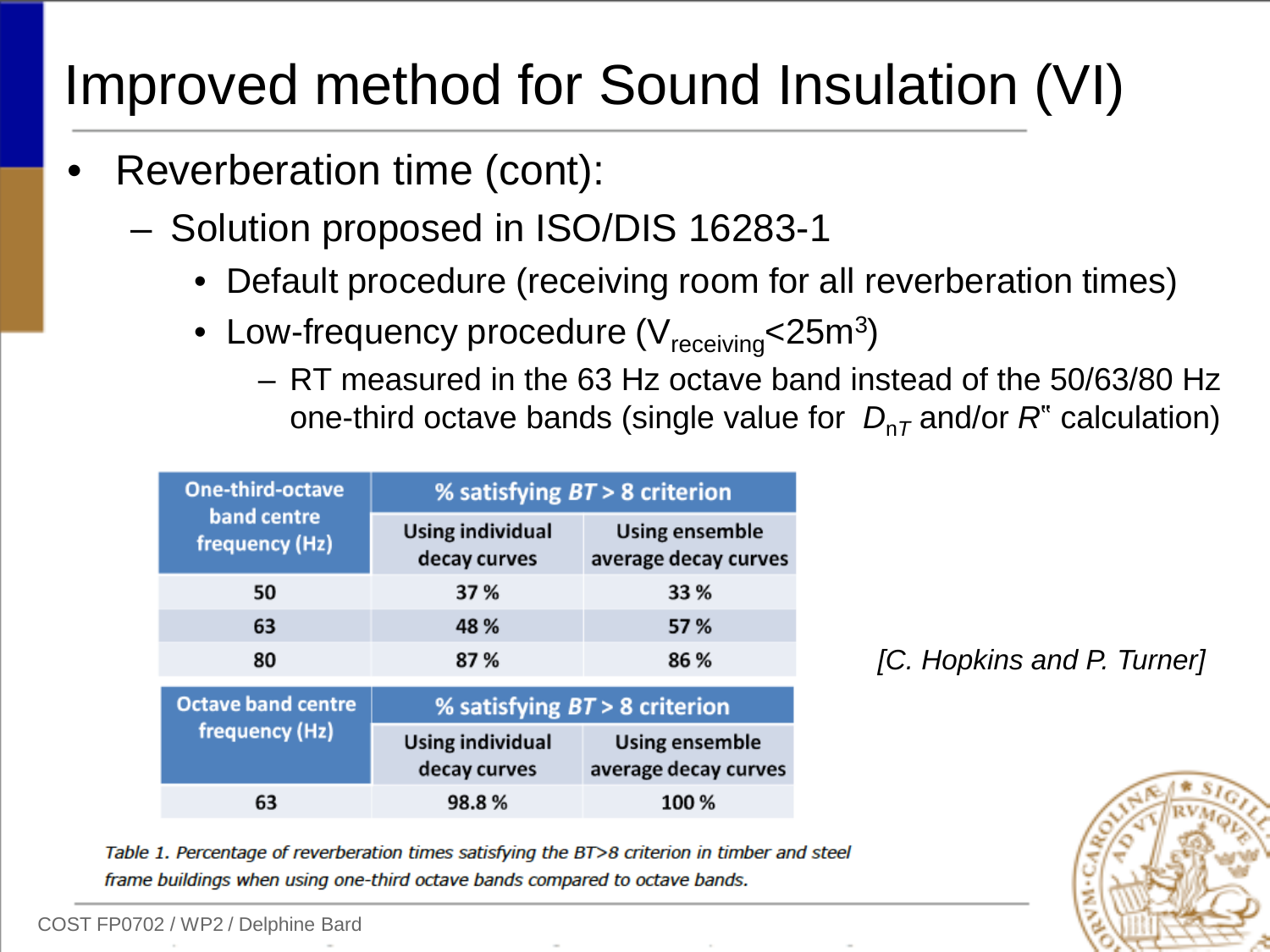## $L_f$  impact sound level using intensity (I)

- Sound level and reverberation time measurements at low frequencies are still problematic
	- Intensity method is expected to cope with these shortcomings
- Governing equations:

$$
L_{n,I} = L_{I\!n} + 10 \cdot \log \left( \frac{S}{m^2} \right) - 4 \, \text{dB}
$$

Normalized impact sound (intensity)

$$
L_{n,I,M} = L_{n,I} - K_C
$$

Account for sound pressure enhancement

$$
K_C = 10 \cdot \log \left( 1 + \frac{S_b \cdot \lambda}{8 \cdot V} + \frac{L \cdot \lambda^2}{32 \cdot \pi \cdot V} \right)
$$

Waterhouse correction

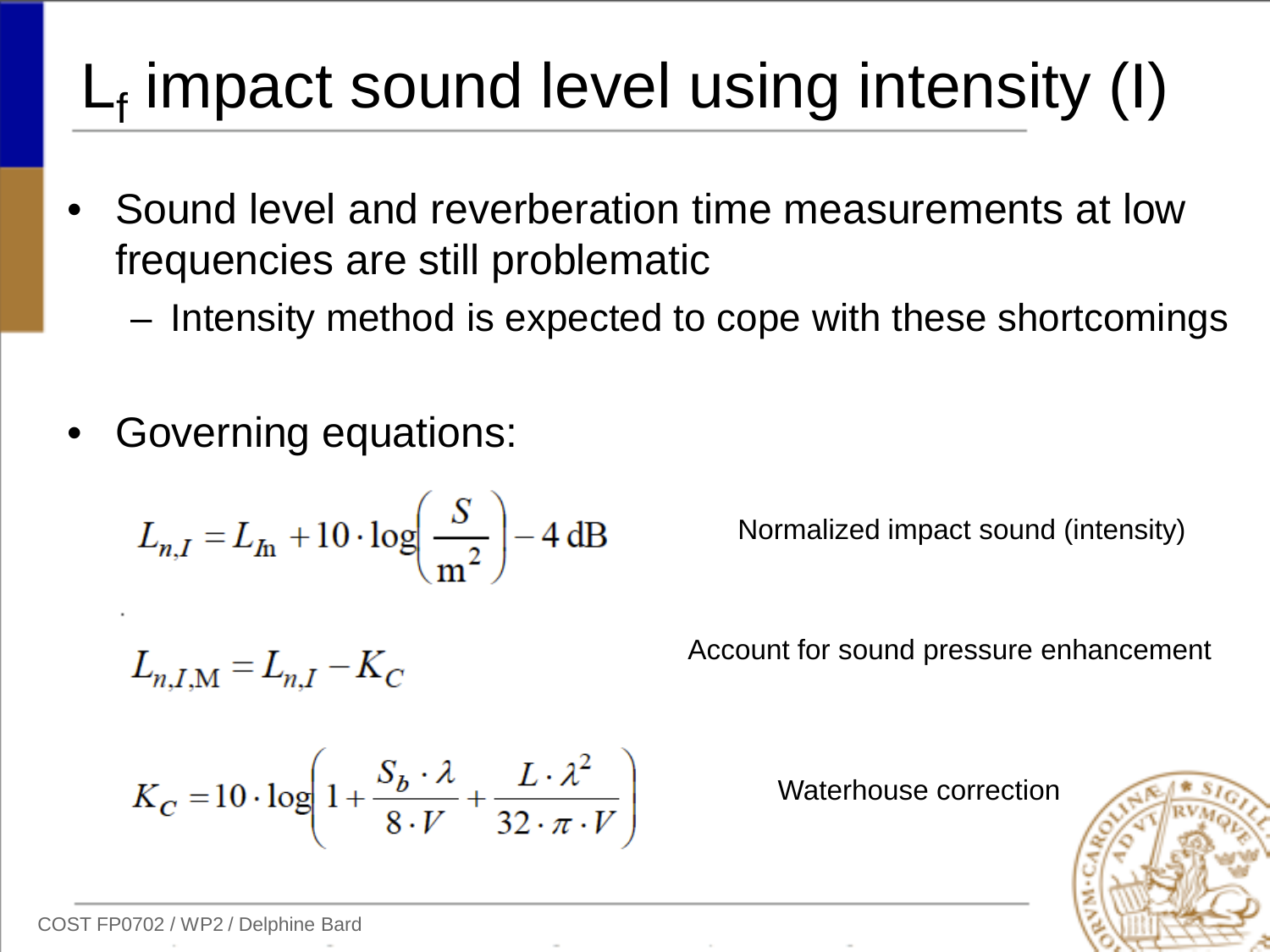## $L_f$  impact sound level using intensity (II)

• Discrepancies in the low-frequencies (lab). Further investigations



Figure 5: Comparison of the modified intensity impact sound level  $L_{n,I,M}$  with the impact sound level  $L_n$  at the right hand side and the modified intensity sound reduction index  $R_{LM}$ according to ISO15186 with the sound reduction index R according to ISO 140 at the left hand side. At low frequencies a deviation is observable, which occured in both measurements.

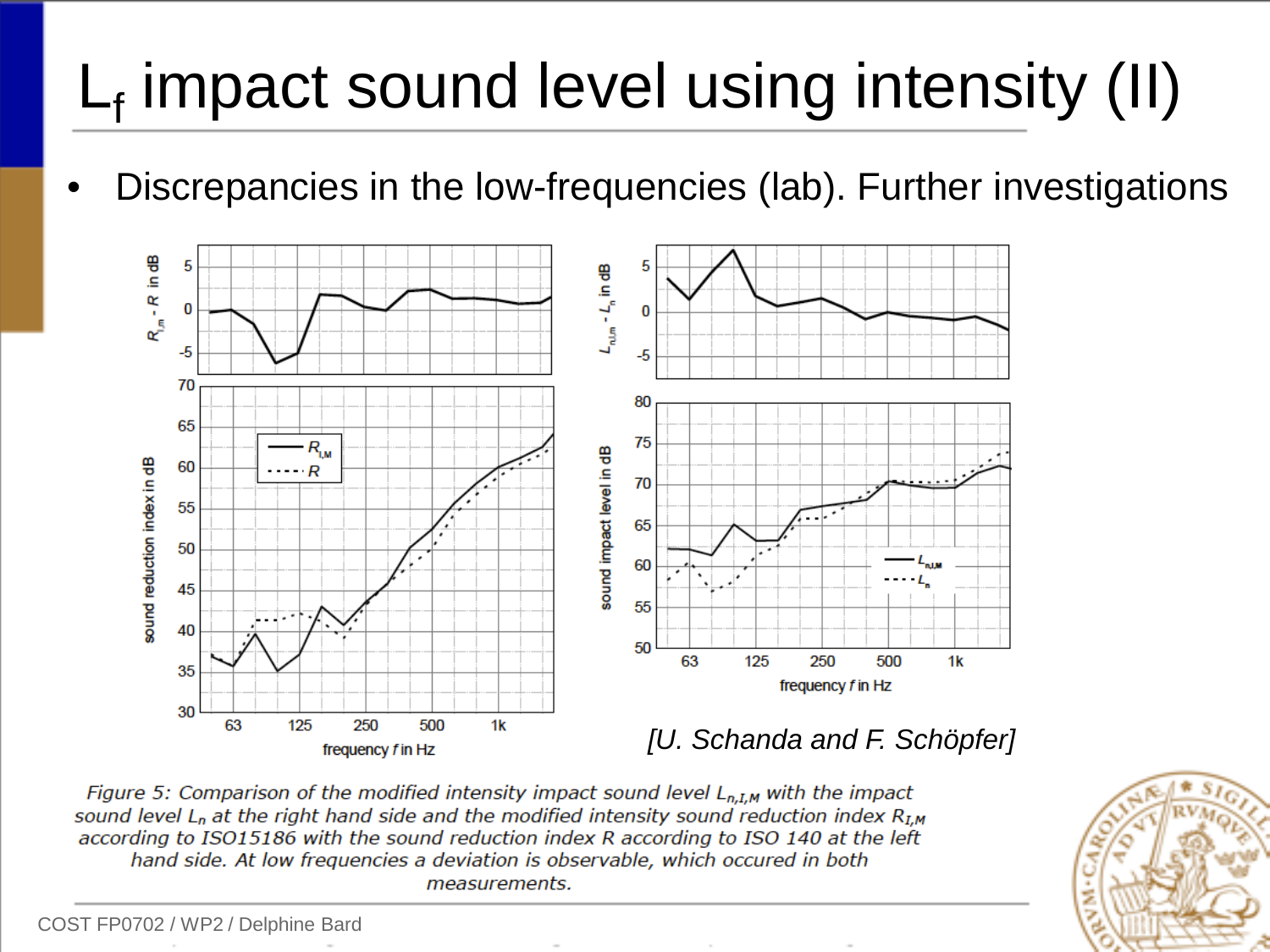## $L_f$  impact sound level using intensity (III)

• Discrepancies in the low-frequencies (in-situ)



Figure 7: Comparison of in-situ measurements of airborne and impact sound insulation according to ISO 140 with results obtained by measuring the direct path of the sound transmission with intensity and the flanking paths with accelerometer and combining the contributions to a total sound reduction  $R'_{sum}$  and  $L'_{n,sum}$ , respectively.

*[U. Schanda and F. Schöpfer]* 

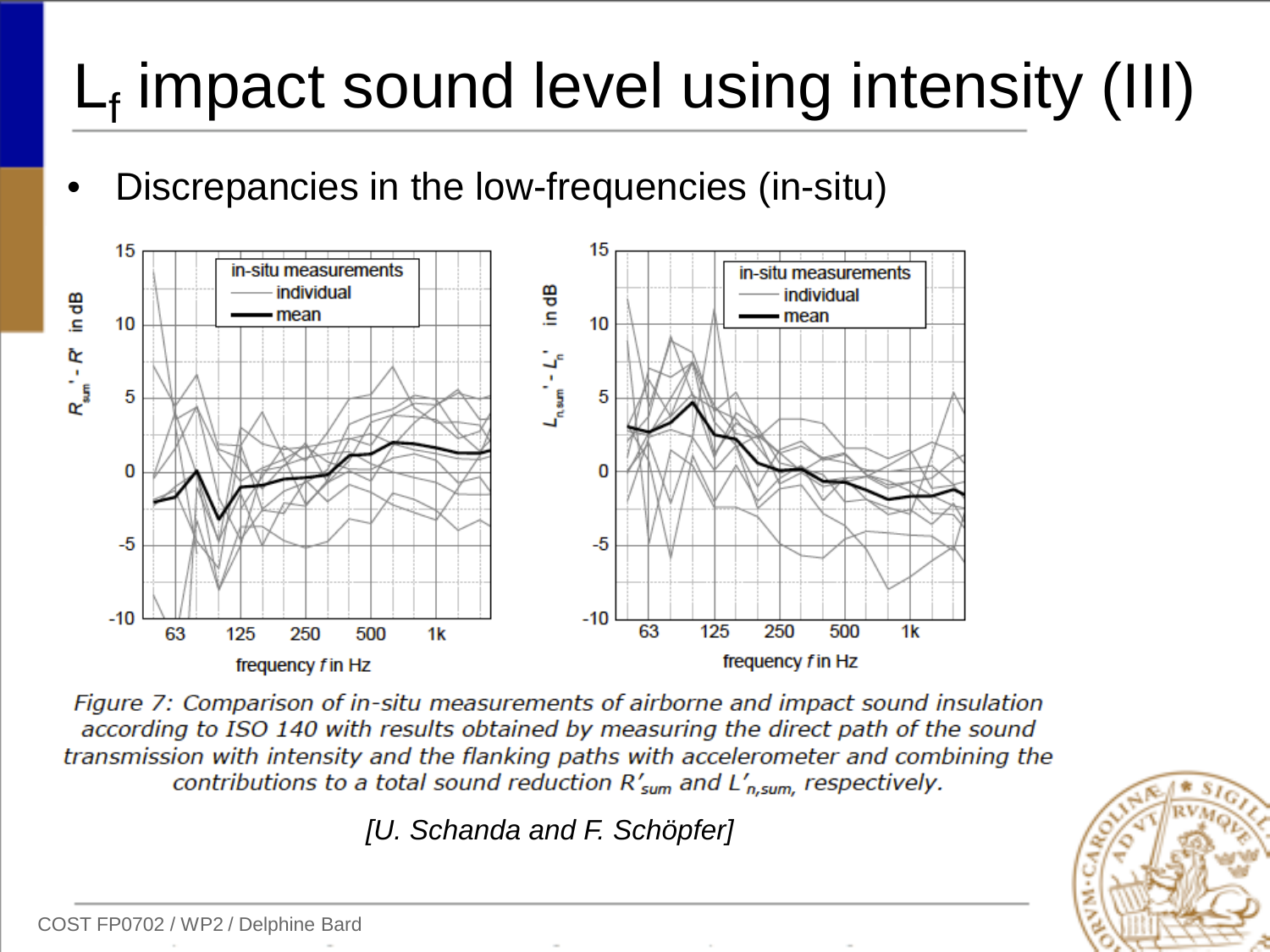## $L_f$  impact sound level using intensity (IV)

- The method:
	- Feasible
	- Reasonable results even in the low frequency range.
	- Advantage:
		- independency on the RT and sound level which might vary
	- Disadvantage
		- large instrumental and operating expense.

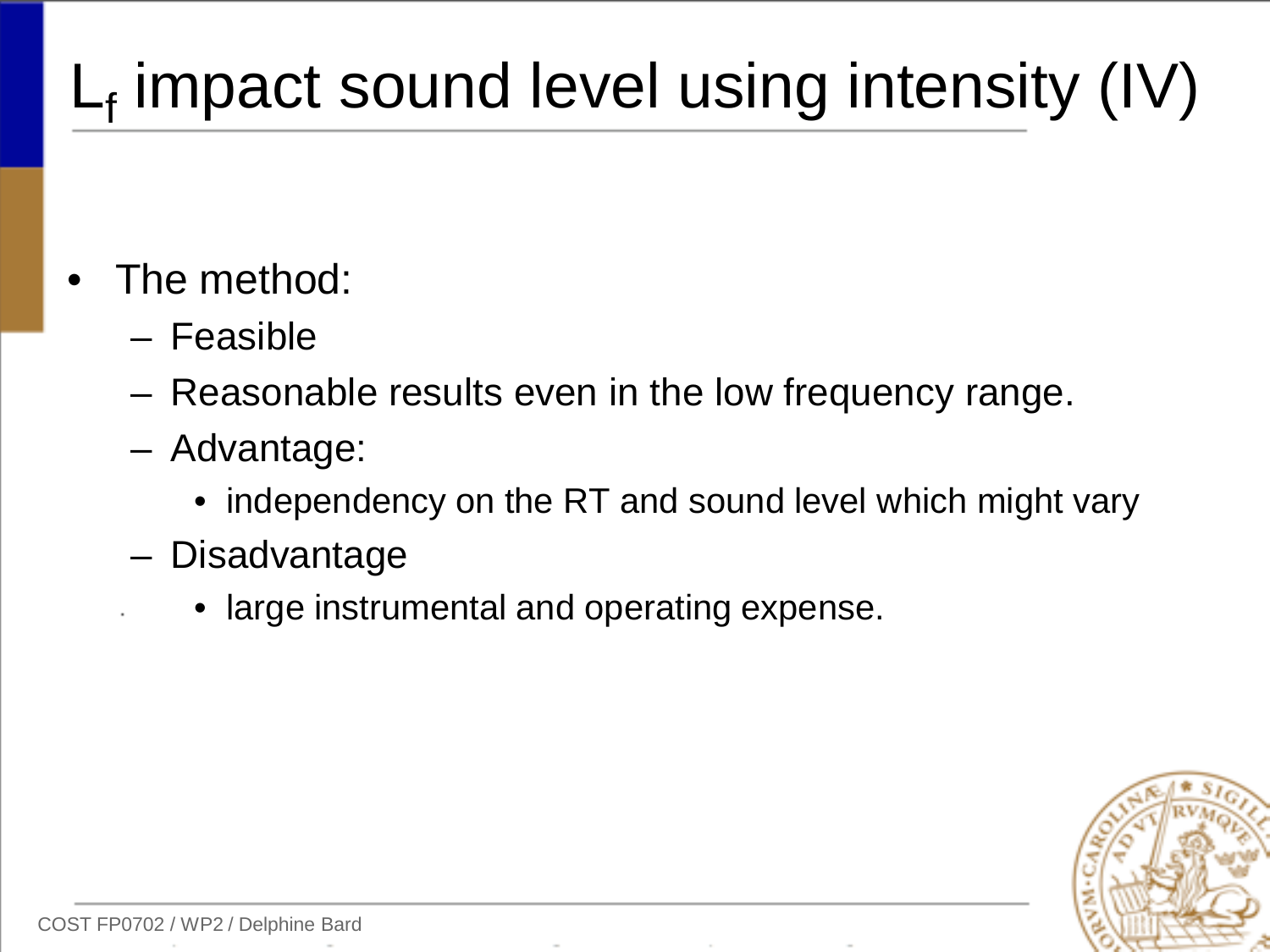Radiation efficiency and junction vibration level difference (I)

• Governing equation (Radiation efficiency):

$$
10\log(\sigma) = L_p - 6 - L_v + 10\log(A/S)
$$

- Method:
	- Sound pressure measurements:
		- $L_p$  and A: following ISO 140-3 (more methods in literature)
	- Vibrations measurements:
		- $\bullet$  L<sub>v</sub> measured as the junction vibration level difference method
	- Radiation efficiency
		- Highly dependent on the excitation
			- Up to 10 dB difference between mechanical and airborne excitation in *[M. Villot and C. Guigou-Carter ]*

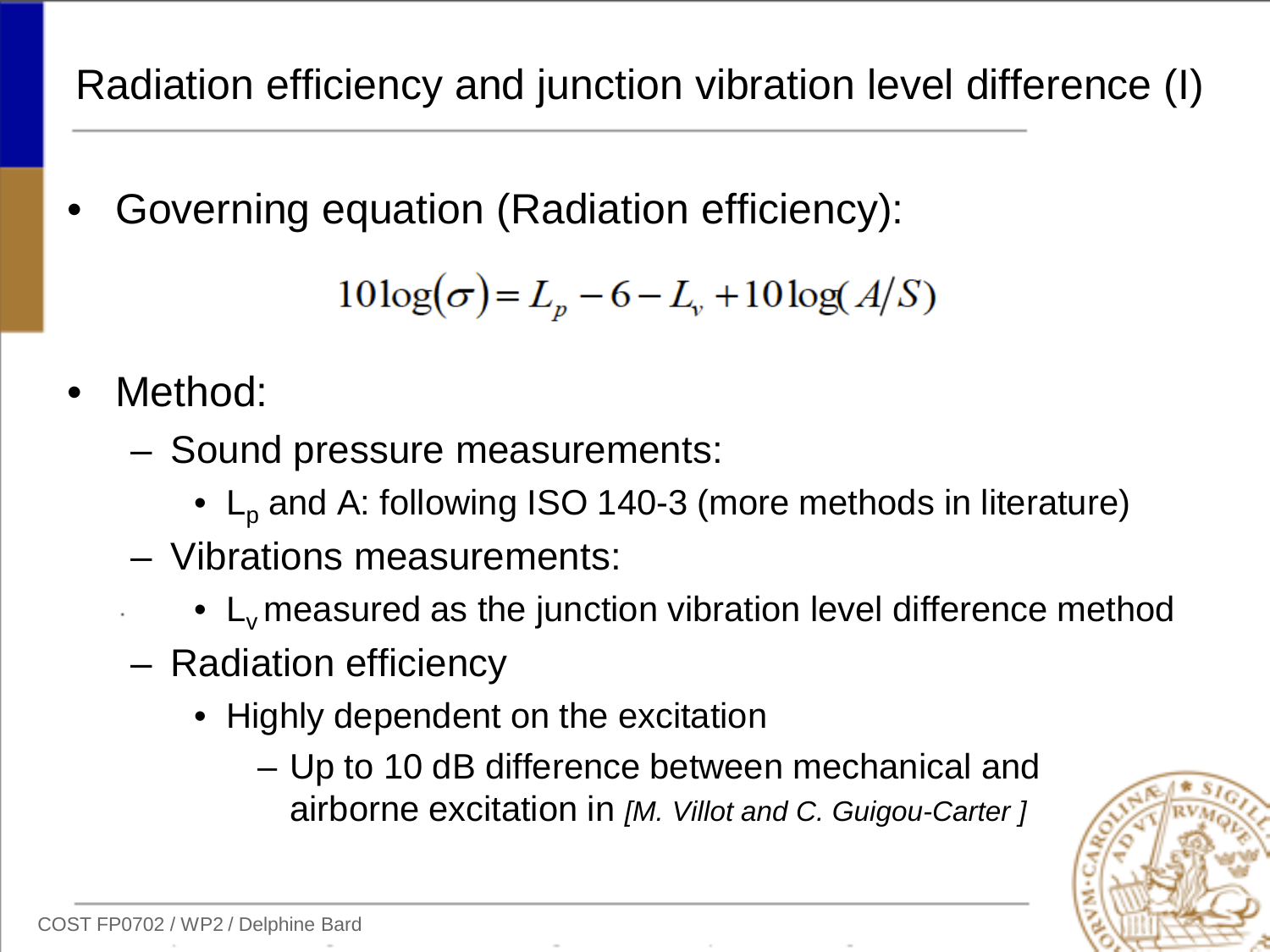#### Radiation efficiency and junction vibration level difference (II)



Figure 1: Measured radiation efficiency of a single leaf wall in the cases of (a) mechanical excitation and (b) airborne excitation.

*[M. Villot and C. Guigou-Carter ]*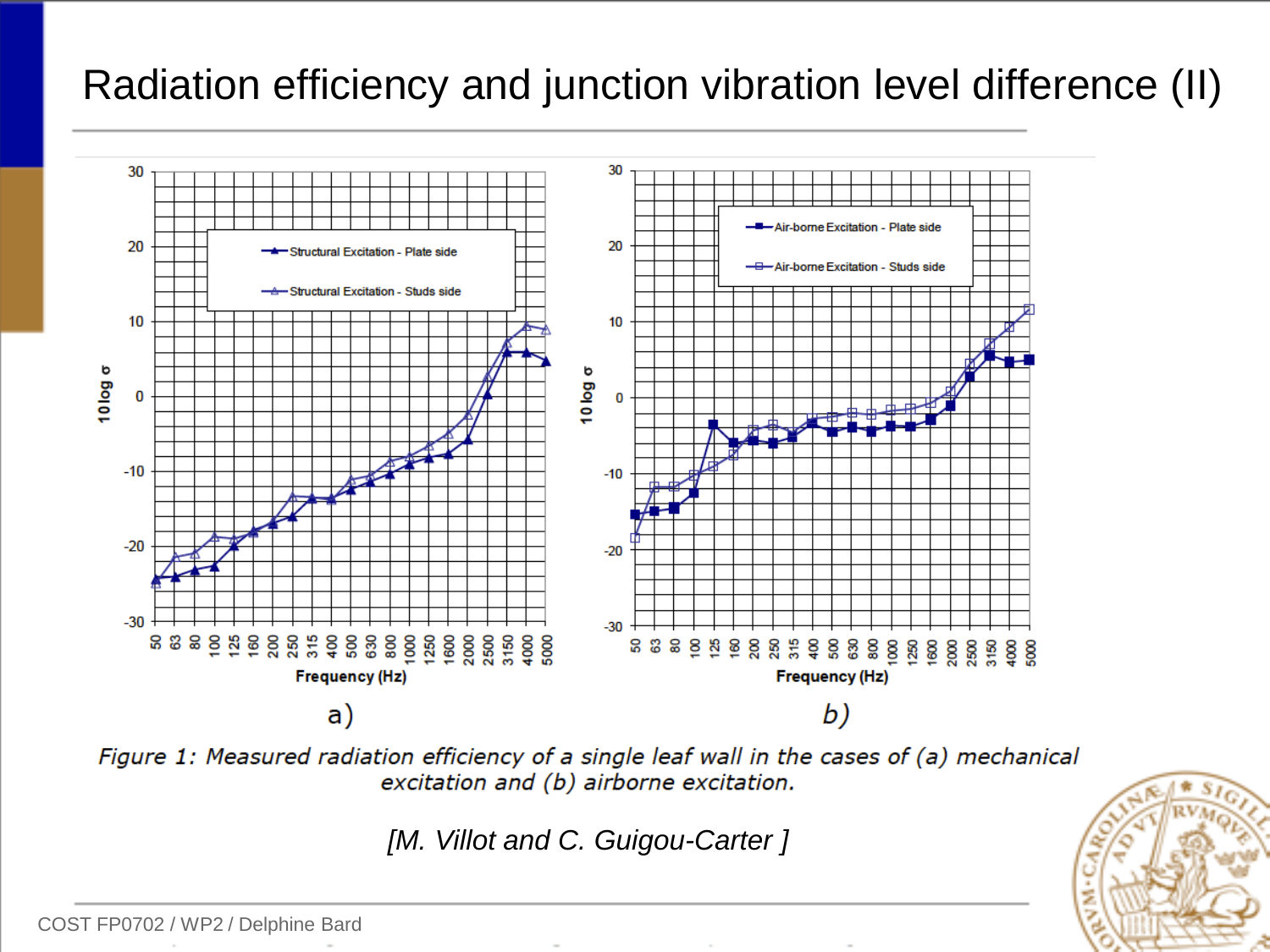#### Radiation efficiency and junction vibration level difference (III)

- Standard EN 10848 series proposes two methods of measuring flanking transmission of airborne and impact noise between adjoining rooms
	- Shielding building elements (cumbersome)
	- Vibration level difference (diffuse excitation)



Vibration attenuation with distance

Figure 3: Top-view of a lightweight floor/wall junction with joists // junction

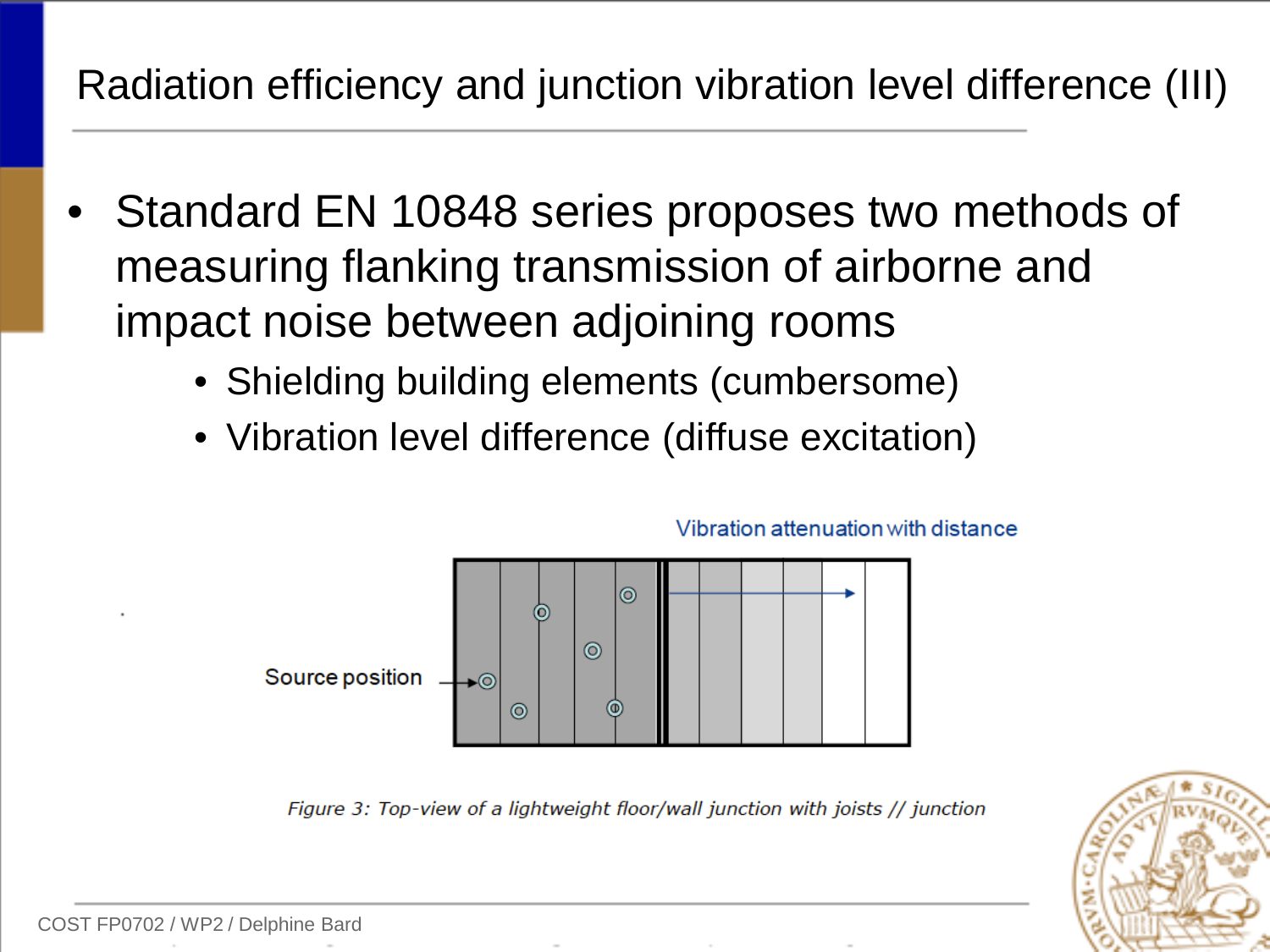#### Radiation efficiency and junction vibration level difference (IV)

 $\overline{D_{v,ij,situ}} = \overline{D_{v,ij,n}} - 10\log(l_{ij,situ}/\sqrt{S_{stitu,i}S_{stitu,j}})$ • Vibration level difference:





Figure 4: Measured normalized velocity level differences of a lightweight floor-wall Xjunction.